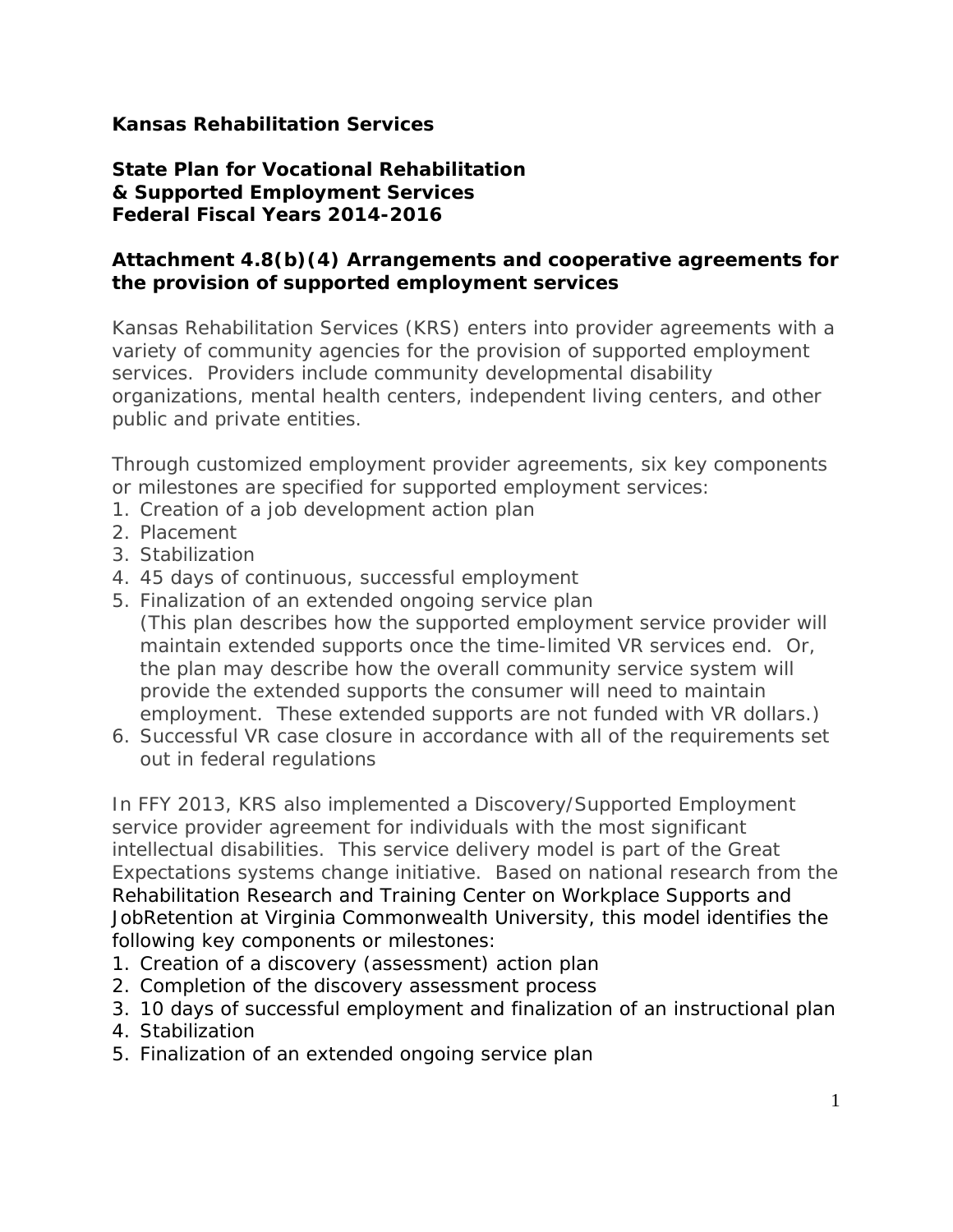6. Successful VR case closure in accordance with all of the requirements set out in federal regulations

Individualized job coaching may also be provided through service provider agreements.

The provider agreements also:

- Describe the time-limited services that will be provided through KRS for eligible individuals with the most significant disabilities.
- Address responsibility of the providers to coordinate with the community service system, which has responsibility for funding and providing the extended ongoing services necessary for the consumer to maintain employment once they exit the VR program.

The Individual Plan for Employment is used as the basis for referral to one of the providers. It also describes the criteria, specific to each consumer, for determining that job performance is stable, determining how and when progress will be evaluated, and describing how extended ongoing support services will be provided. After the consumer reaches stability on the job, the consumer, service provider and VR counselor work together to finalize the plan for extended ongoing supports. This allows the plan to be specific and customized according to the consumer's current work situation and support needs. As a result, the ongoing support section of the IPE may be amended, with the consumer's agreement, in order to reflect the most current information available.

The performance of these providers in helping clients secure competitive, integrated employment and wages consistent with their goals and priorities significantly impacts the overall KRS performance on standards and indicators. Therefore, accountability benchmarks have been established with the target of 80% of persons referred to service providers obtaining jobs within an average of 120 days, and 60% of persons referred achieving successful closures.

Through the provider agreement requirements and performance benchmarks, KRS' intention is to develop a network of effective supported employment providers whose focus is on the vocational objectives, goals, rehabilitation needs and priorities of the consumers to be served. KRS regional managers meet with providers on a periodic basis to maintain a collaborative relationship in this service delivery system and to address accountability and performance improvement, if necessary.

In implementing supported employment services, KRS funds individual job